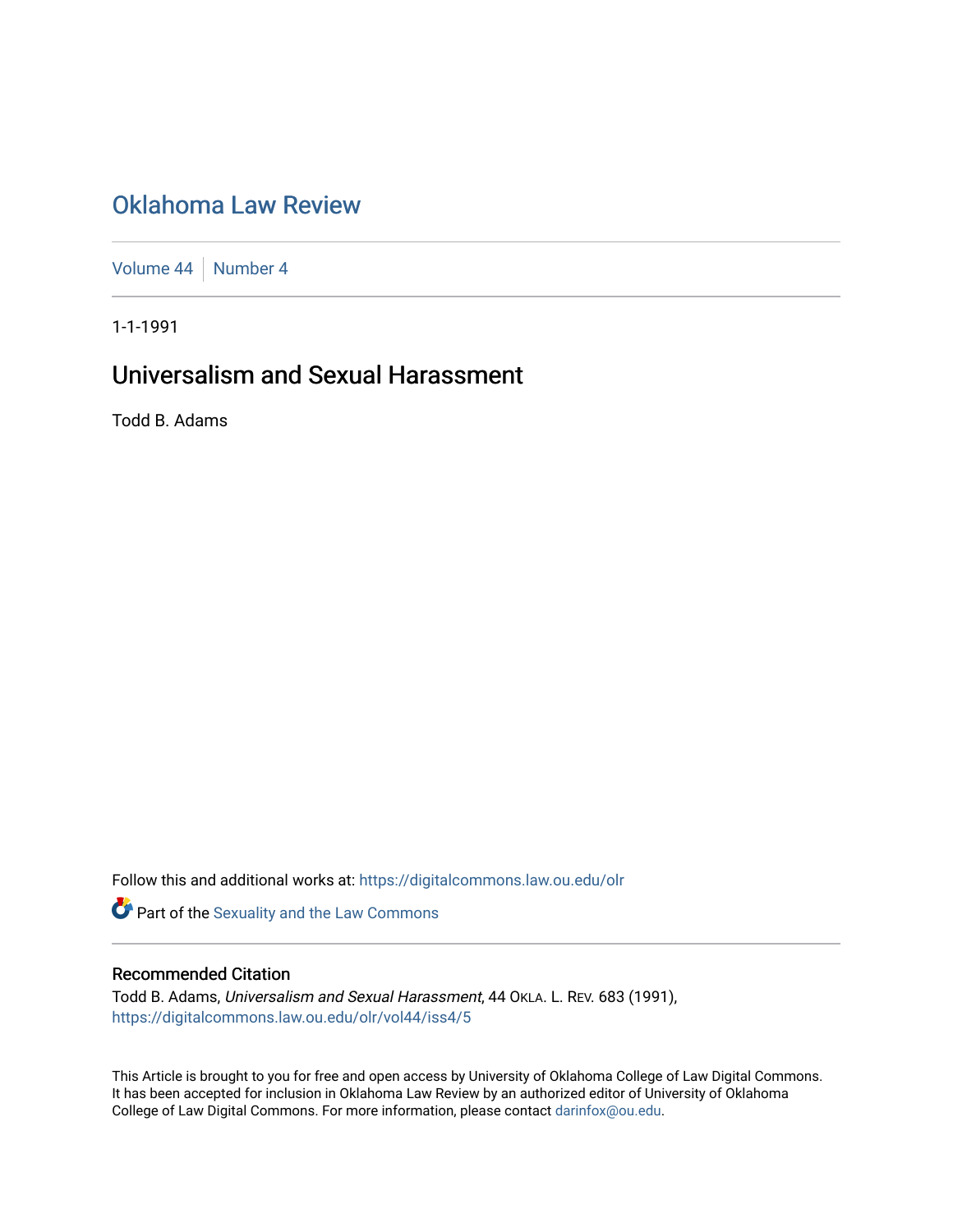## UNIVERSALISM **AND SEXUAL HARASSMENT TODD** B. ADAMs\*

Several courts have recently rejected a "reasonable person" standard in evaluating sexual harassment claims based on an abusive work environment.' These courts primarily rejected the reasonable person standard because it often resulted in a validation of a status quo work environment that was harmful to women.<sup>2</sup> Implicit within their rejection of a reasonable person standard is a rejection of the concept of universalism<sup>3</sup> in evaluating sexual harassment. Instead, these courts have adopted a reasonable victim standard, which effectively divides the world into reasonable men and reasonable women. Dividing the world into two different types of people does not advance the goals that these courts had hoped to achieve. This article argues that dividing the world into two different types of people is unnecessary and unwise, because a carefully formulated reasonable person standard will better advance justice for women and men.4

#### *Developing the Theoretical Basis for a Reasonable Victim Standard*

The use of a reasonable victim standard was suggested in a note published in 1984 in the *Harvard Law Review* (the Note).<sup>5</sup> The courts and judges

\* Assistant Attorney General, State of Michigan. J.D., 1984, University of Michigan; B.A., 1978, Miami University. The opinions expressed are solely those of the author. I wish to thank the many people who provided help and comments on this article, especially Thomas Quasarano.

*1. See* King v. Board of Regents of Univ. of Wisconsin, **898** F.2d 533, 537 (7th Cir. 1990); Ellison v. Brady, 924 F.2d 872, 878 (9th Cir. 1991); Yates v. Avco Corp., 819 F.2d 630, **637** (6th Cir. 1987); Andrews v. City of Philadelphia, 895 F.2d 1469, 1482 (3d Cir. 1990); Radtke v. Everitt, No. 121611, slip op. at **3** (Mich. Ct. App. May 20, 1991). Not all courts have rejected the reasonable person standard. *See* Lipsett v. University of Puerto Rico, 864 F.2d 881, **898** (1st Cir. **1988)** (a fact finder should keep "both the man's and woman's perspective in mind"); Rabidue v. Osceola Ref. Co., 805 F.2d 611, 620 (6th Cir.), *cert. denied,* 481 U.S. 1041 (1986) (adopting a reasonable person standard).

*2. Rabidue* is an example of a poor decision using a reasonable person standard. In *Rabidue,* the court upheld the finding of the district court below that extremely vulgar, demeaning, and sexual language towards women in general and the plaintiff in particular, even when combined with the presence of posters of nude women in the workplace, did not create an abusive work environment. The cases and the literature have rightly criticized the *Rabidue* decision as insensitive to the experience of women and wrong. *See, e.g.,* Davis v. Monsanto Chem. Co., 858 F.2d 345, 350 (6th Cir. 1988), *cert. denied,* 490 U.S. 1110 (1989); Ehrenreich, *Pluralist Myths and Powerless Men: The Ideology of Reasonableness in Sexual Harassment Law,* **99** YALE L.J. 1177, 1193-214 (1990); Pollack, *Sexual Harassment: Women's Experiences vs. Legal Definitions,* 13 HARv. WOMEN's L.J. 35, **62-68** (1990); Finley, *A Break in the Silence: Including Women's Issues in a Tort Course,* 3 YALE **J.** L. **&** FEMiNisM 41, **58-61** (1990).

**3.** For purposes of this article, the term "universalism" means the legal philosophy that a court can and should apply one standard of justice in deciding cases regardless of the race, sex, or other immutable characteristic of the parties.

4. This is a limited argument. A reasonable victim standard is clearly better than a reasonable person standard as applied in *Rabidue.*

5. Note, Sexual *Harassment* Claims of *Abusive Work Environment Under Title VII,* 97 HARv. L. REv. 1449 (1984).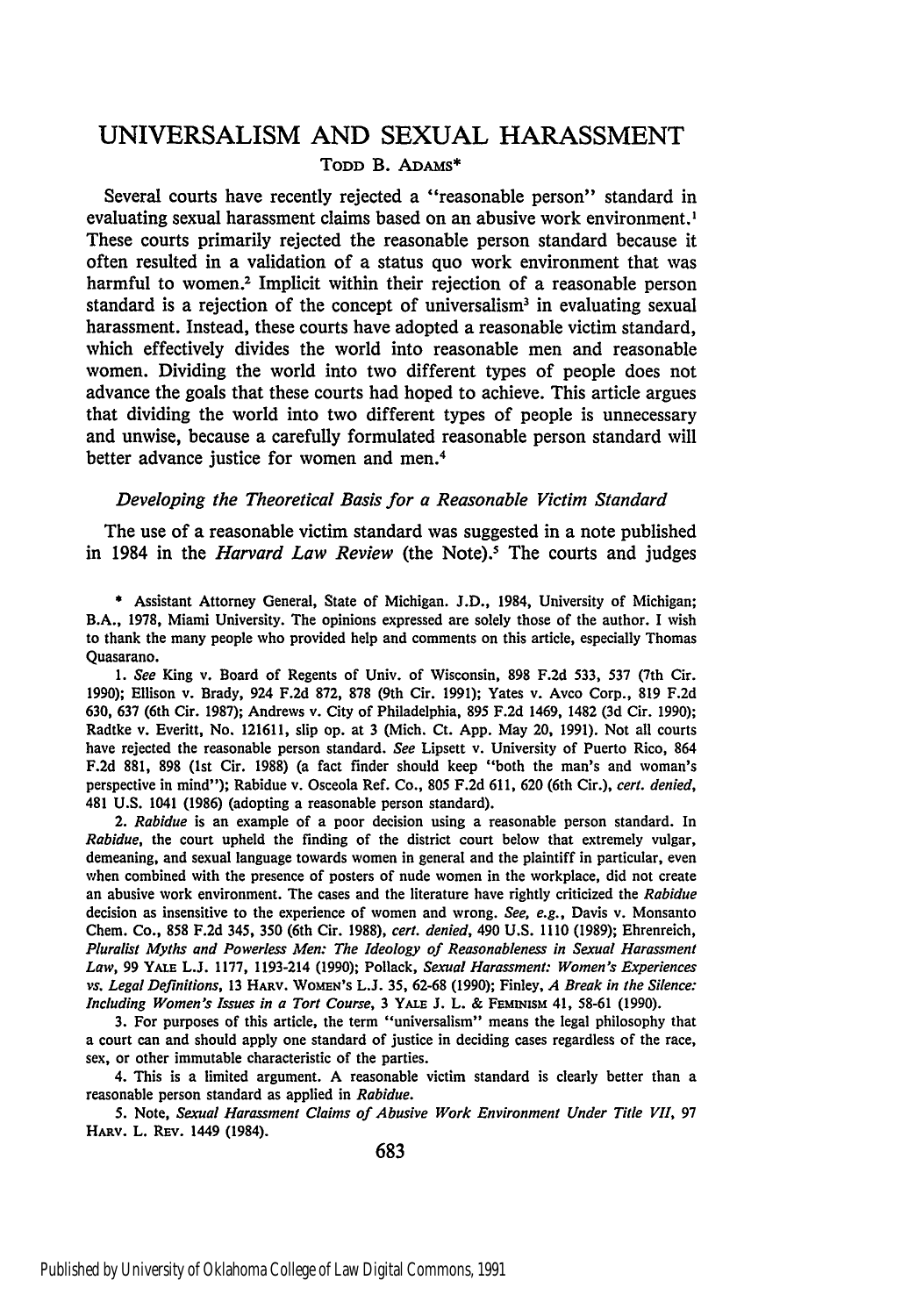which have adopted a reasonable victim standard have generally followed the suggestions set forth in the Note.

The *Rabidue* dissent<sup>6</sup> provides the fullest explanation for adopting a reasonable victim standard to evaluate sexual harassment claims by women. A reasonable victim standard "simultaneously allows courts to consider salient sociological differences as well as shield employers from the neurotic complainant."<sup>7</sup>

The salient sociological difference referred to is that "many of the actions women find offensive are perceived by men to be harmless and innocent. ' " The dissent continued, "[C]oncern for the dignity of women would require courts to determine the wrongfulness of conduct from the standpoint of the victim: .hence continual minor humiliations as well as flagrant assaults would become actionable."<sup>9</sup>

The *Rabidue* dissent and the Note argue that the appropriate standard must "account for the wide divergence between most women's views of appropriate conduct and those of men."<sup>10</sup> In particular, any standard must not "lock[ **]** the vast majority of women into workplaces which tolerate anti-female behavior"<sup>11</sup> or force a woman, "simply because she is a woman, to tolerate abusive conditions in order to earn a living." $^{12}$ 

The Note added another reason to adopt a reasonable victim standard. A reasonable victim standard would help bring about "a gradual internalization of the legal norm" about appropriate standards of behavior in the workplace which protect women from sexual harassment.<sup>13</sup>

Many courts have followed this approach. In *Yates v. Avco Corp.* ,'4 the court held that "it seems only reasonable that the person standing in the shoes of the employee should be the 'reasonable woman' since plaintiff in this type of case is required to be a member of a protected class and is by definition female."<sup>15</sup> In a footnote, the *Yates* court, in dicta, adopted a reasonable man standard in cases involving a male subordinate.<sup>16</sup> In this footnote, the court relied on the *Rabidue* dissent for the proposition "that men and women are vulnerable in different ways and offended by different behavior" as apparently a fuller explanation of why it adopted a reasonable victim standard.<sup>17</sup>

**6.** Rabidue v. Osceola Ref. Co., 805 **F.2d** 611, **623** (6th Cir.) (Keith, **J.,** concurring and dissenting), *cert. denied,* 481 U.S. 1041 (1986).

7. *Id.* at 626 (Keith. J., concurring and dissenting) (citation omitted).

8. *Id.* at 1451 (footnote omitted) (the *Rabidue* dissent relied on the Note for this proposition).

*9. Id.* at 1452.

**10.** *Id.* at 626 (Keith, **J.,** concurring and dissenting); Note, *supra* note 5, at 1451.

11. *Rabidue,* 805 F.2d at 627.

12. Note, *supra* note 5, at 1455-56.

13. *Id.* at 1451, 1458, 1459.

- 14. 819 F.2d 630, 637 (6th Cir. 1987).
- *15. Yates,* 819 F.2d at 637.
- 16. *Id.* at 637 n.2.
- 17. *Id.*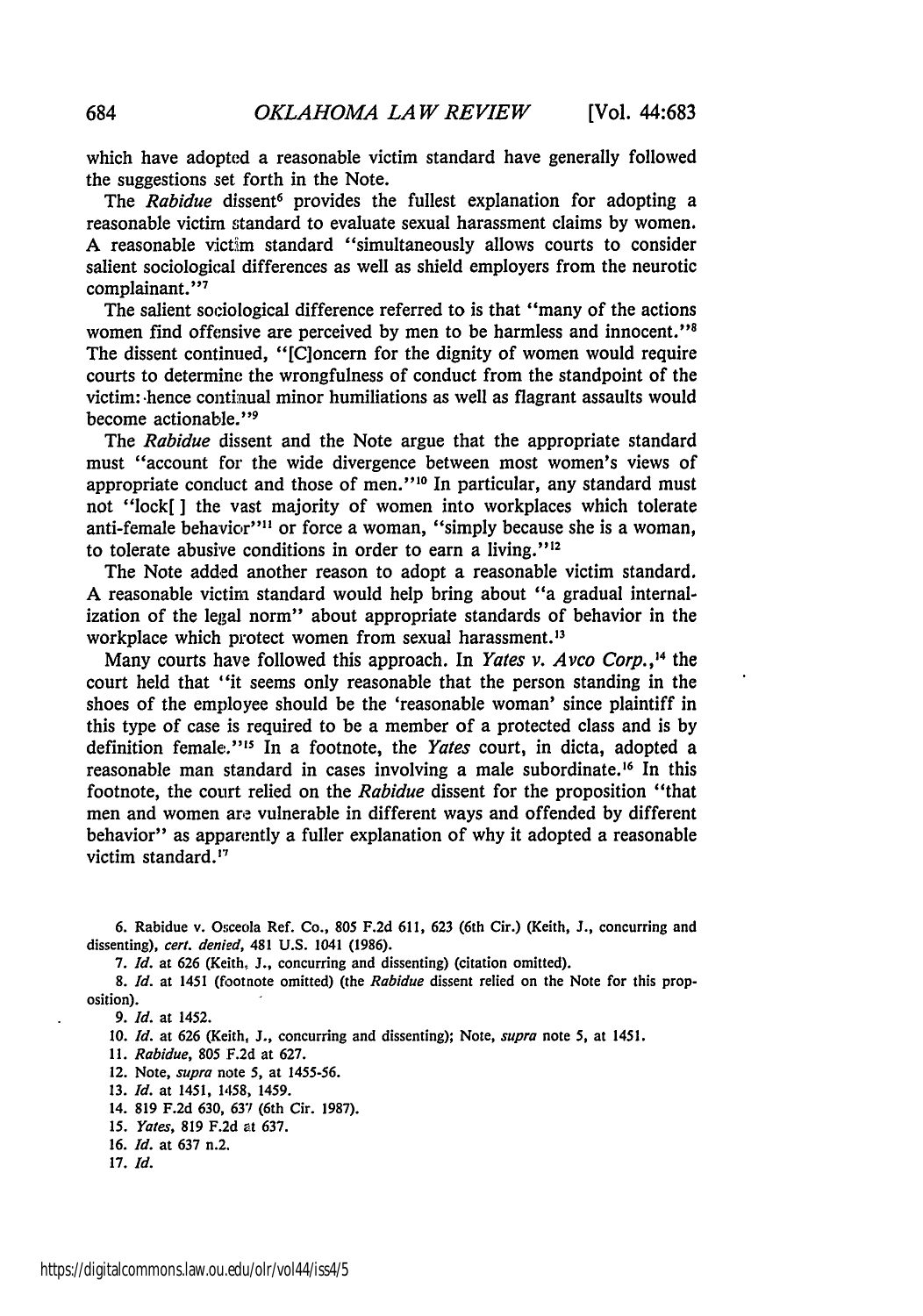In *Ellison v. Brady*,<sup>18</sup> the court also adopted a reasonable victim standard.<sup>19</sup> Its rationale was that "[clonduct that many men consider unobjectionable may offend many women." The court then proceeded to examine the case law for support of this statement.<sup>20</sup> It held that a reasonable victim standard was necessary "primarily because **we** believe that a sex-blind reasonable person standard tends to be male-biased and tends to systematically ignore the experiences of women."<sup>21</sup>

Some have argued that title VII requires adoption of a reasonable woman standard. The *Yates* court's reasoning stated that the reasonable woman standard should apply because "the plaintiff in this type of case is required to be a member of a protected class and is by definition female."<sup>22</sup> The Ellison court emphasized that title VII was not "fault-based."<sup>23</sup> A law review author has recently suggested that a reasonable person standard is weak because title VII was designed "to reform society."<sup>24</sup>

### *A Reasonable Victim Standard May Not Advance the Goals It Intends to Advance*

**A** reasonable victim standard is intended to improve opportunities for women in the workplace and to create one standard in the workplace which does not tolerate sexual harassment. These are important goals, but it is important to examine critically whether a reasonable victim standard will actually achieve these goals. This article argues that a reasonable victim standard may actually be counterproductive.

The task of showing how a reasonable victim standard may work against the very goals it intends to achieve is complicated because the courts have interpreted the reasonable victim standard in two different ways. One interpretation adopts a reasonable woman standard for all cases. The other adopts a reasonable woman standard when the woman is the victim and a reasonable man standard when the man is the victim.

The court in *Yates* adopted the reasonable woman standard where the woman is the victim and a reasonable man standard where the man is the victim, $25$  This approach is most problematical for the stated goals of increasing opportunities for women, eliminating stereotypes, and creating a new, harassment-free workplace norm.

Establishing two standards in sexual harassment cases, one for women and one for men, is very similar to protective legislation for women.

21. Id. at **879.**

22. *Yates,* **819 F.2d** at **637** (footnote omitted).

**23.** *Ellison,* 924 **F.2d** at **880.** This reasoning shows some of the confusion in the courts because one of the purposes of adopting a reasonable victim standard is to raise the consciousness of men so that they know certain types of behavior are wrong.

24. Ehrenreich, *supra* note 2, at **1178.**

**25.** Yates v. Avco Corp., **819 F.2d 630, 637** (6th Cir. **1987).**

**<sup>18.</sup>** 924 **F.2d 872** (9th Cir. **1991).**

**<sup>19.</sup>** Id. at **878.**

<sup>20.</sup> *Id.* at **878-79.**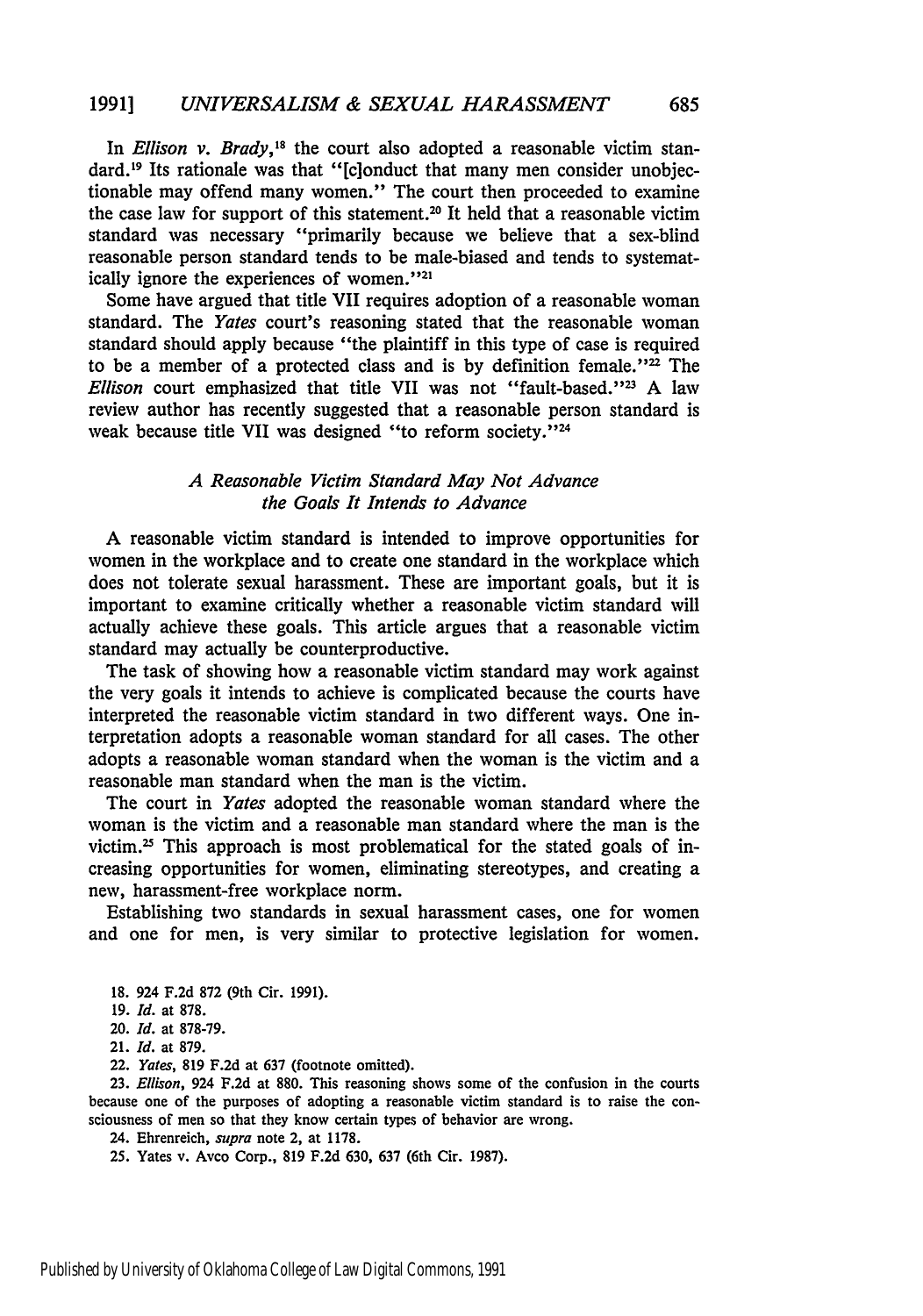Protective legislation typically establishes a different standard for men and a different standard for women for the stated reason of preventing the exploitation of women.<sup>26</sup> For example, a law may state that employers shall not force women to work overtime, whereas the employer may force men to work overtime. <sup>27</sup>

The two standards in *Yates* established a sexual harassment policy which was more protective of women than of men. The *Yates* court, when it argued that "men and women are vulnerable in different ways and offended by different behavior," was suggesting a false symmetry. It was false because the *Yates* court, and the *Rabidue* dissent before it, rejected a standard for women based on the "ingrained notions of reasonable behavior fashioned **by** the offenders, in this case, men" as unfair.28 Individual men, however, will have their claims judged in accordance with some of these ingrained notions.

Protective legislation has certain well-known negative effects which should be carefully weighed before protective legislation is adopted. First, the creation of two separate standards makes it more expensive to employ women than men and discourages integration. An employer who manages a segregated workplace<sup>29</sup> in an environment of sexually-oriented posters and vulgar language will weigh the cost of employing a woman, including the cost of eliminating the sexual posters and vulgar language from the workplace, against the cost of a sexual harassment judgment. The cost of hiring a man would not include these costs. Equal opportunity laws force an employer not only to eliminate sexual posters and vulgar language, but also to employ women; however, an employer may employ fewer women or only women the employer believes will not be offended by the prevailing workplace norm.<sup>30</sup>

Two standards may also promote the very stereotypes which underlie and support sexual harassment. Two standards suggest that women are the "weaker sex" who need protection on the shop floor. Two standards suggest that men are "animals" who cannot be expected to control their aggressive and sexual urges in the workplace.<sup>31</sup>

26. Protective legislation for women was held constitutional in Muller v. Oregon, **208** U.S 412 (1908). It has been more carefully scrutinized recently. *See* Orr v. Orr, 440 U.S. **268** (1979).

27. This law discriminates against women because an employer who wants its employees to work overtime in order to avoid paying fringe benefits will hire men. In order to hire women the employer must hire extra workers and pay them fringe benefits.

**28.** Rabidue v. Oscecla Ref. Co., **805** F.2d 611, 625 (6th Cir.) (Keith, J., concurring and dissenting), *cert. denied,* 481 U.S. 1041 (1986).

29. It is illegal for an employer to intentionally maintain a segregated workplace, but segregated workplaces exist which are not necessarily illegal. Moreover, the question is the practical effect of having two standards on the willingness of employers to employ women in traditionally segregated workplaces.

**30.** For example, it can be argued that the Osceola Refining Company, in *Rabidue,* hired and promoted Vivienne Rabidue because it believed her personality would allow her to survive in its hostile workplace.

31. Rhode, *Feminist Critical Theories,* 42 STANFoRD L. REv. 617, *625* (1990) (where the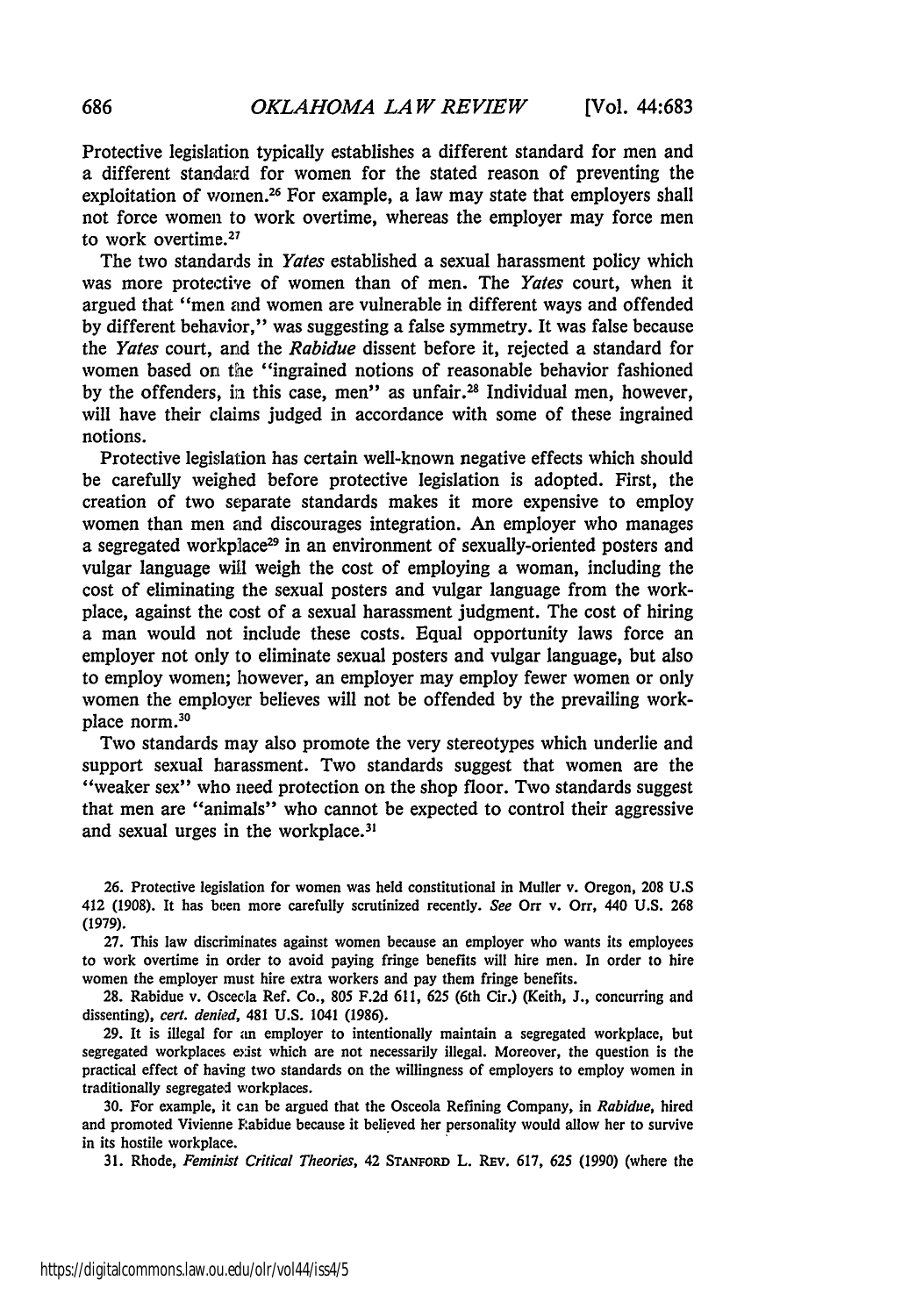The *Ellison* court adopted the universal reasonable woman standard. The court, without discussion, held that the "reasonable woman standard does not establish a higher level of protection for women than men."<sup>32</sup>

The universal reasonable woman standard avoids some of the dangers of explicitly establishing two different standards. Both men and women have the right to work in a nonabusive workplace. An employer has no statutory economic incentive to employ a woman or a man because the employer must maintain the same nonabusive workplace whether the employer hires women or men.<sup>33</sup>

However, the universal reasonable woman standard still does not eliminate the danger of stereotyping. Jurors will be called on to decide what a reasonable woman thinks. Some jurors may well rely on stereotypes in deciding what a reasonable woman thinks. There is the danger that jurors will draw the inference that a reasonable person is different from a reasonable woman.

#### *Criticism of the Theoretical Basis for a Reasonable Woman Standard*

Another fundamental issue raised by adopting a reasonable woman standard for allegations involving sexual harassment against women<sup>34</sup> is its legitimacy in the traditional Anglo-American legal system. If a reasonable man or person truly differs from a reasonable woman, then why should the courts favor the viewpoint of a reasonable woman over a reasonable man? Moreover, if the courts want to improve opportunities for women, why choose the viewpoint of a reasonable woman over the subjective viewpoint of the actual woman?33 The cases and the literature have not adequately addressed these issues.<sup>36</sup>

author criticizes some feminist "frameworks [which] also reinforce dichotomous-stereotypessuch as males' association with abstract rationality and females' with empathetic nurturance that have restricted opportunities for both sexes."); Aiken, *The Male Irresistible Impulse,* 12 N.Y.U. REv. L. & Soc. **CHANGE** 357 (1983-1984).

<sup>32.</sup> *Ellison,* 924 F.2d at 879.

<sup>33.</sup> As a practical matter, an employer may illegally choose to hire men if it believes the cost of hiring women will exceed the cost of complying with the equal opportunity laws.

<sup>34.</sup> Under both the *Yates* and *Ellison* reasonable victim standards, a woman alleging sexual harassment will have her claims judged according to the reasonable woman standard.

*<sup>35.</sup> See* Ehrenreich, *supra* note 2, at 1231-32 (where she argues that the idea of reasonableness should not be retained); Pollack, *supra* note 2, at 82 ("We can no longer accept men's versions of the conduct complained of. Women have been told far too long that their feelings of degradation in the face of what has been passed off as normal behavior are ridiculous. Certainly, when there is behavior so offensive that a woman is compelled to complain about it, her perspective must be primary.").

<sup>36.</sup> This article will only discuss those cases where the court adopted a reasonable victim standard, but the text is equally true about the other cases. For example, the *Lipsett* court discussed the issue of the appropriate standard in one paragraph and never made its standard explicit. Lipsett v. University of Puerto Rico, 864 F.2d 881, 898 (1st Cir. 1988). The *Rabidue* majority merely stated that the reasonable person standard was necessary "[t]o accord appropriate protection to both plaintiffs and defendants." Rabidue v. Osceola Ref. Co., 805 F.2d 611, 620 (6th Cir.), *cert. denied,* 481 U.S. 1041 (1986).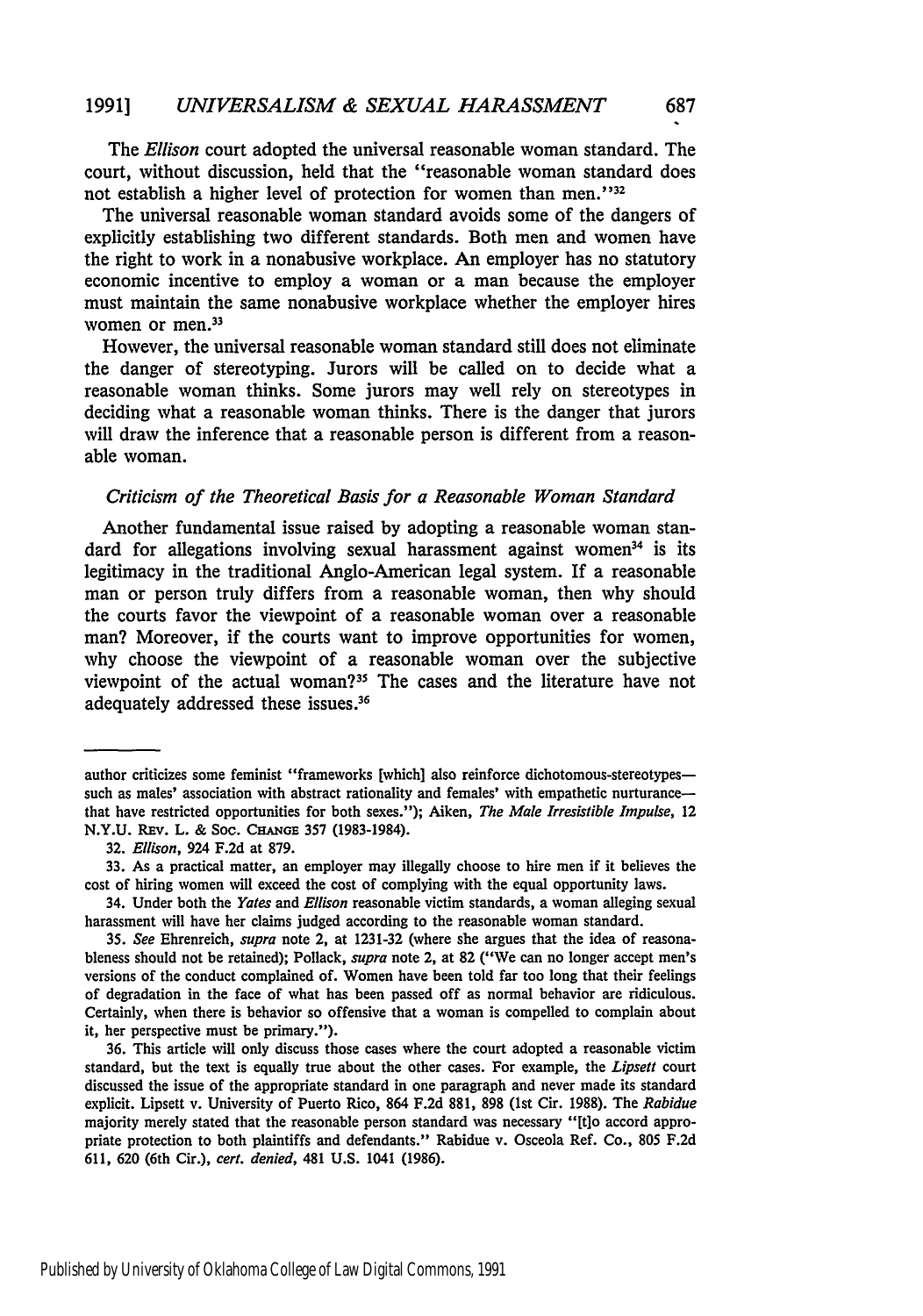*Ellison, Yates,* and the Note subtlely avoid the most difficult theoretical issue concerning which standard should apply if a reasonable woman and a reasonable man disagree about the offensiveness of the behavior.<sup>37</sup> The two courts and the Note author relied on a study which showed that some men perceived as harmless and innocent many of the actions that some or most women found offensive. The reasonable woman standard was necessary to "protect women from the offensive behavior that results from the divergence of male and female perceptions of appropriate conduct."<sup>38</sup>

This argument comes perilously close to turning the definition of what a reasonable man would think from a moral judgment into an opinion poll. The study undoubtedly included the opinions of some men who were illinformed or prejudiced. The fact that sexual harassment is tolerated in some workplaces does not make it an acceptable industry standard.<sup>39</sup> Moreover, there is no presumption that external forces, like the market, are successfully exercising any regulating force on sexual harassment.<sup>40</sup>

The Note did not explicitly consider a reasonable person standard, but the *Rabidue* dissent, the *Yates* court, and the *Ellison* court rejected the reasonable person standard because it would fall somewhere in between a reasonable woman and the reasonable man standard. This relied on the same weak reasoning that because some men may perceive as harmless and innocent many of the actions that some or most women find offensive, a reasonable man or person standard must incorporate inappropriate offensive behavior.

The assumption that reasonable men and reasonable women may disagree about some conduct may itself be a stereotypical assumption. "Most empirical work on moral reasoning and public values discloses less substantial gender differences than [certain critical feminist] relational frameworks generally suggest."<sup>41</sup>

The difficulty of addressing the fundamental issue of what standard should control when a reasonable woman and a reasonable man disagree has also caused the cases and the literature to rely on intuitive balances. The *Ellison* court adopted the objective standard of a reasonable woman standard in order to shield employers from "hypersensitive employees" with no discussion about what constitutes a hypersensitive employee.<sup>42</sup> The Note found

**37.** If such a situation exists.

38. Note, *supra* note 5, at 1459.

39. A reasonable per;on standard is not as tied to the status quo as Ehrenreich suggests. Ehrenreich, *supra* note 2, at 1178. *But see id.* at 1234 (where Ehrenreich suggests that a reasonable person standard is not inevitably tied to the status quo). Courts have invalidated industry standards as unreasonable in the past. The T.J. Hooper, 60 F.2d 737, 740 **(2d** Cir.), *cert. denied,* 287 U.S. 662 (1932).

40. The argument that employers will stop sexual harassment because women will not work where they are sexually harassed is weak. Donohue, *Prohibiting Sex Discrimination in the Workplace: An Economi: Perspective, U. Cm. L. REv. 1337, 1355 (1989).* 

41. Rhode, *supra* note 31, at 625.

42. *Id.* at 1353. The *Radtke* reasoning was similar. Radtke v. Everitt, No. 121611, slip op. at 3 (Mich. Ct. **App.** May 20, 1991).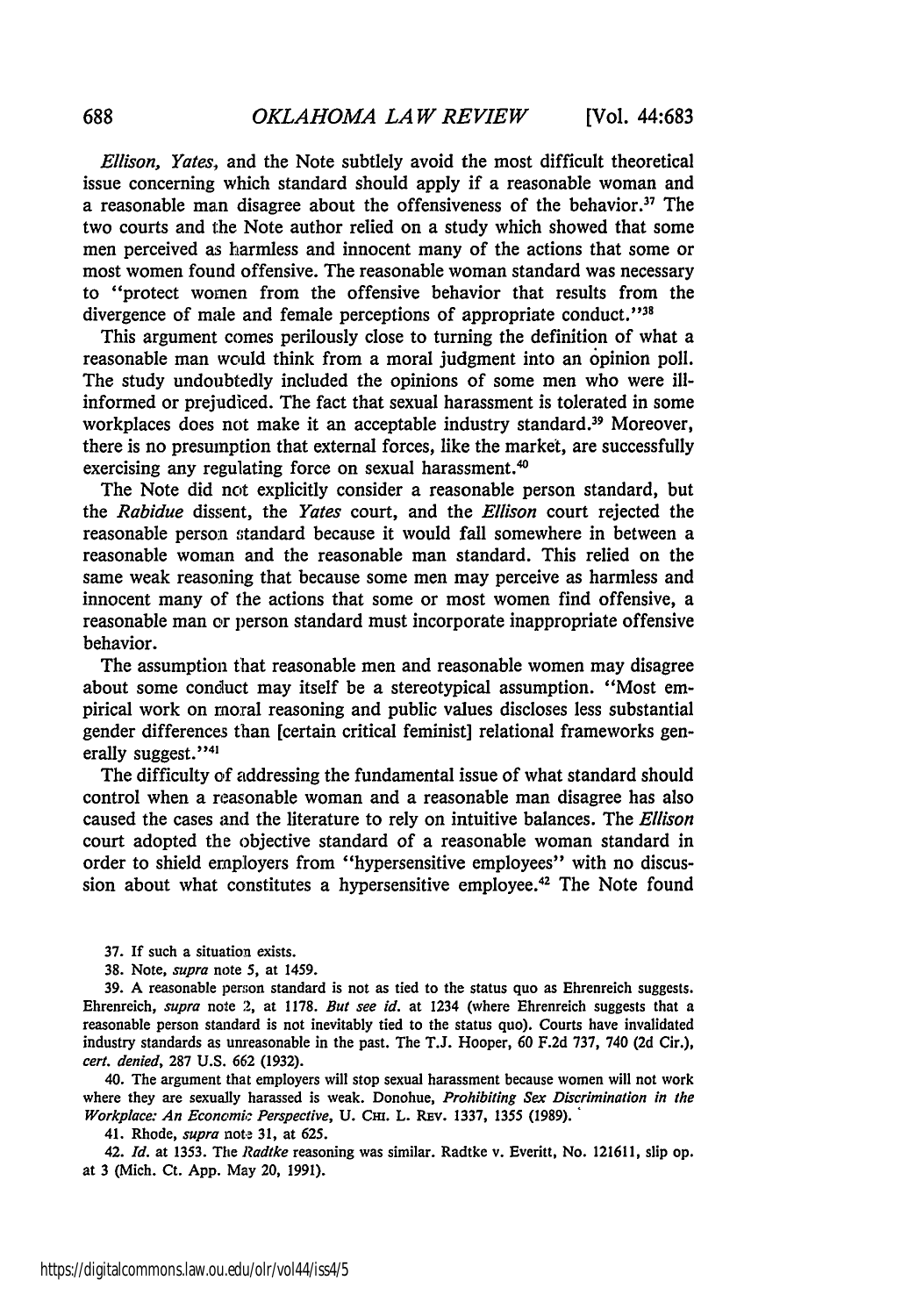that "a compromise between" the various possible standards was necessary due to the "equities on the sides of both employee and employer."<sup>43</sup> The court therefore adopted the objective standard of the reasonable victim instead of the subjective standard of what the individual woman thought. <sup>44</sup>

This is a serious lapse because the views of women are often not considered reasonable by the very men who are harassing them. Explicit consideration of the factors used to reach the balance will hopefully help the offending men to learn and to accept any new standard.

Intuitive balancing based on results presents a further problem for everyone. It relies on what may be a temporary majority for deciding the difficult questions of what is offensive and what are the appropriate tradeoffs. It therefore invites the use of prejudice or inaccurate stereotypes about women or men.

The argument that title VII requires or supports the adoption of a reasonable woman standard has serious difficulties. Title VII did not establish a reasonable woman standard for determining whether behavior is offensive. It did not even explicitly discuss sexual harassment.43 The argument that a reasonable woman standard is necessary because one of the purposes of title VII is to increase opportunities for women is possible, but it is subject to severe criticism.<sup>46</sup> In particular, the argument cannot explain why a court should choose a reasonable woman standard over a subjective woman standard if the latter standard most improves opportunities for women.

#### *Developing a Method for Evaluating the Various Standards*

The cases and the literature have struggled to articulate a basis for a reasonable victim standard because the theory of sexual harassment has often been advanced by its proponents as contrary to traditional Anglo-American jurisprudence. This approach forces judges to argue that a reasonable victim standard is necessary because of results or because of a statute. The theory of sexual harassment can be, however, easily accommodated in the traditional, albeit liberal, Anglo-American theory of justice proposed by John Rawls. 47 Incorporating the theory of sexual harassment

*45. See* 42 U.S.C. § 2000e-2(a)(1) (1988).

*46. See* Cox, *The Supreme Court, Title VII and "Voluntary" Affirmative Action* **-** *A Critique*, 21 IND. L. REV. 767 (1988) (criticizing the use of the fact that one of the purposes of title VII is to increase opportunities for African-Americans, to support race-based remedies).

47. J. RAWLS, A THEORY OF JUSTICE (1971). Ronald Dworkin provides a brief, informative, description of this theory:

It imagines a group of men and women who come together to form a social contract. Thus far it resembles the imaginary congresses of the classical social theories. The original position [in which all the men and women are in at this congress] differs, however, from these theories in its description of the parties. They are men and women with ordinary tastes, talents, ambitions, and convictions, but each is temporarily ignorant of these features of his personality, and

<sup>43.</sup> Note, *supra* note 5, at 1458.

<sup>44.</sup> *Id.* at 1459.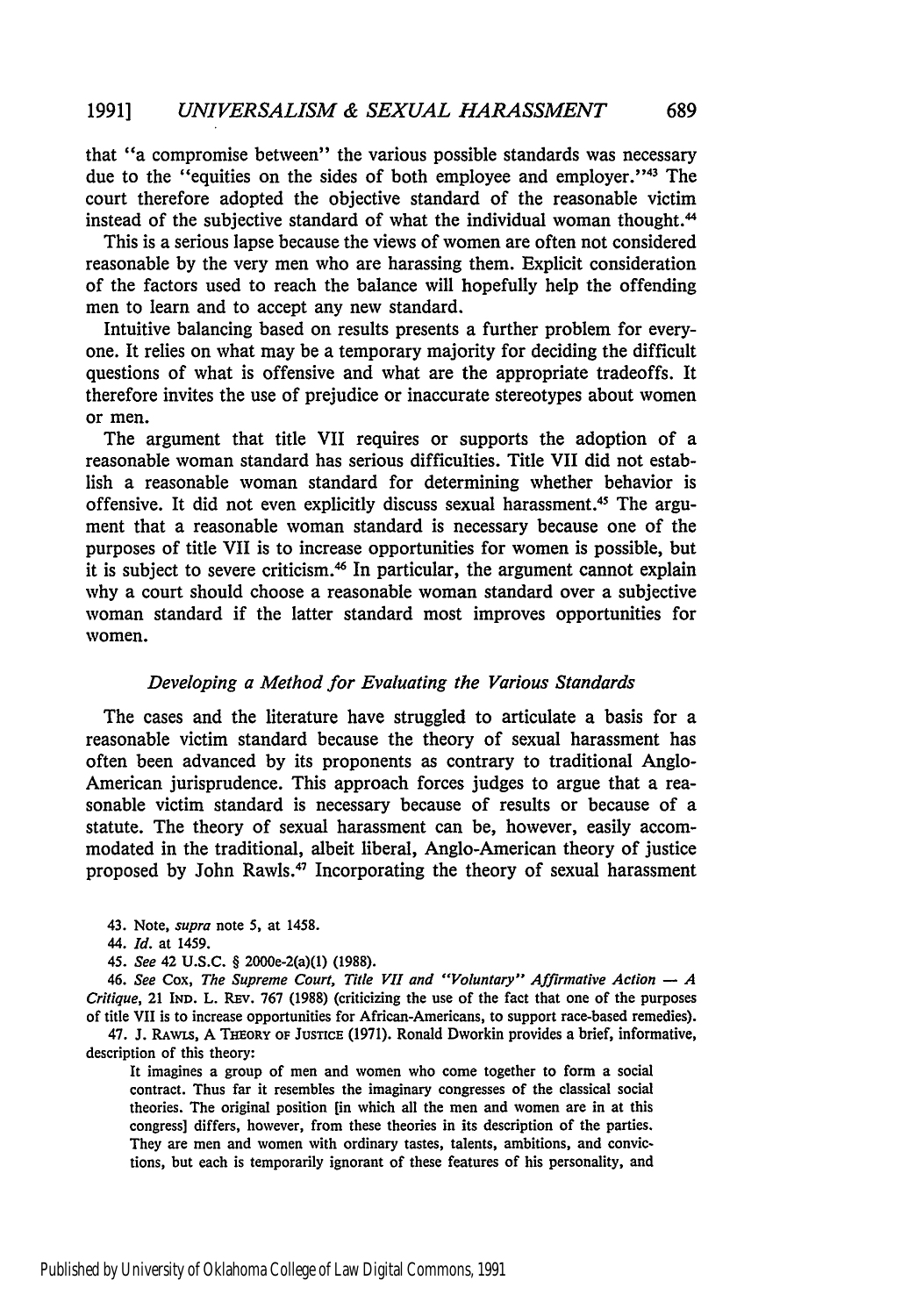into the Rawls theory allows the courts to develop a method for evaluating the various standards which is not based solely on intuitive judgments about fairness.

The Rawls theory has several advantages as a method of choosing between the various possible standards to determine offensiveness in sexual harassment cases. It is a moral theory based on a theory of individual rights.<sup>48</sup> It can be viewed as just by both women and men because it relies on unanimous consent to a social contract in the original position where no one will be identified according to gender.<sup>49</sup>

The Rawls theory also clearly supports outlawing sexual harassment as sexual discrimination. "[S]exual discrimination presupposes that some hold a favored position in the social system which they are willing to exploit to their advantage."<sup>50</sup> Sexual harassment falls easily under this definition. Men who sexually harrass women are exploiting their favored positions in the workplace as supervisors, as more numerous, or as otherwise more powerful than the women they are harassing.<sup>51</sup> No individual in the original position would agree to a contract permitting such behavior because the individual may be a woman.

Finally, the Rawls theory does not assume that either women or men are correct about whether the disputed behavior is offensive. Preconceptions and stereotypes about the way women and men think and behave should be eliminated.

Some feminists who advocate a reasonable victim standard would reject using the Rawls theory to evaluate various standards in sexual harassment cases because hi; theory retains the universalism of traditional Anglo-American jurisprudence.<sup>52</sup> The theory creates a single theoretical individual

R. DWORKIN, TAKING RIGHTS SERIOUSLY 150 (1977).

must agree upon a contract before his self-awareness returns.

<sup>48.</sup> *See* J. RAwis, *supra* note 47, at 586 ("to respect persons is to recognize that they possess an inviolability founded on justice that even the welfare of society as a whole cannot override"); R. Dworkin, *supra* note 47, at 150-83.

<sup>49.</sup> *See J.* RAwis, *supra* note 47, at 136-37.

Somehow we must nullify the effects of specific contingencies which put men at odds and tempt them to exploit social and natural circumstances to their own advantage. Now in order to do this I assume that the parties are situated behind a veil of ignorance.... It is assumed, then, that the parties do not know certain kinds of facts. Fir;t of all, no one knows his place in society, his class position or social status....

*Id.*

<sup>50.</sup> **J.** RAwxs, *supra* note 47, at 149.

<sup>51.</sup> Sexual harassment is "the unwanted imposition of sexual requirements in the context of a relationship of unequal power." C. MACKINNON, SEXUAL HARASSMENT OF WORKING **WOMEN;** A **CASE** oF SEx DISCRMNATION 1 **(1979).** "Sexual harassment is the exploitation of a powerful position to impose sexual demands or pressures." Note, *supra* note **5,** at 1451. "It is the recognition that the sexual harassment is an assertion of power **by** men to control and subordinate women which is crucial." Pollack, *supra* note 2, at 83.

<sup>52.</sup> *See* Pollack *supra* note 2, at 53 (general rejection of the traditional Anglo-American legal concepts of autonoray, privacy, and neutrality).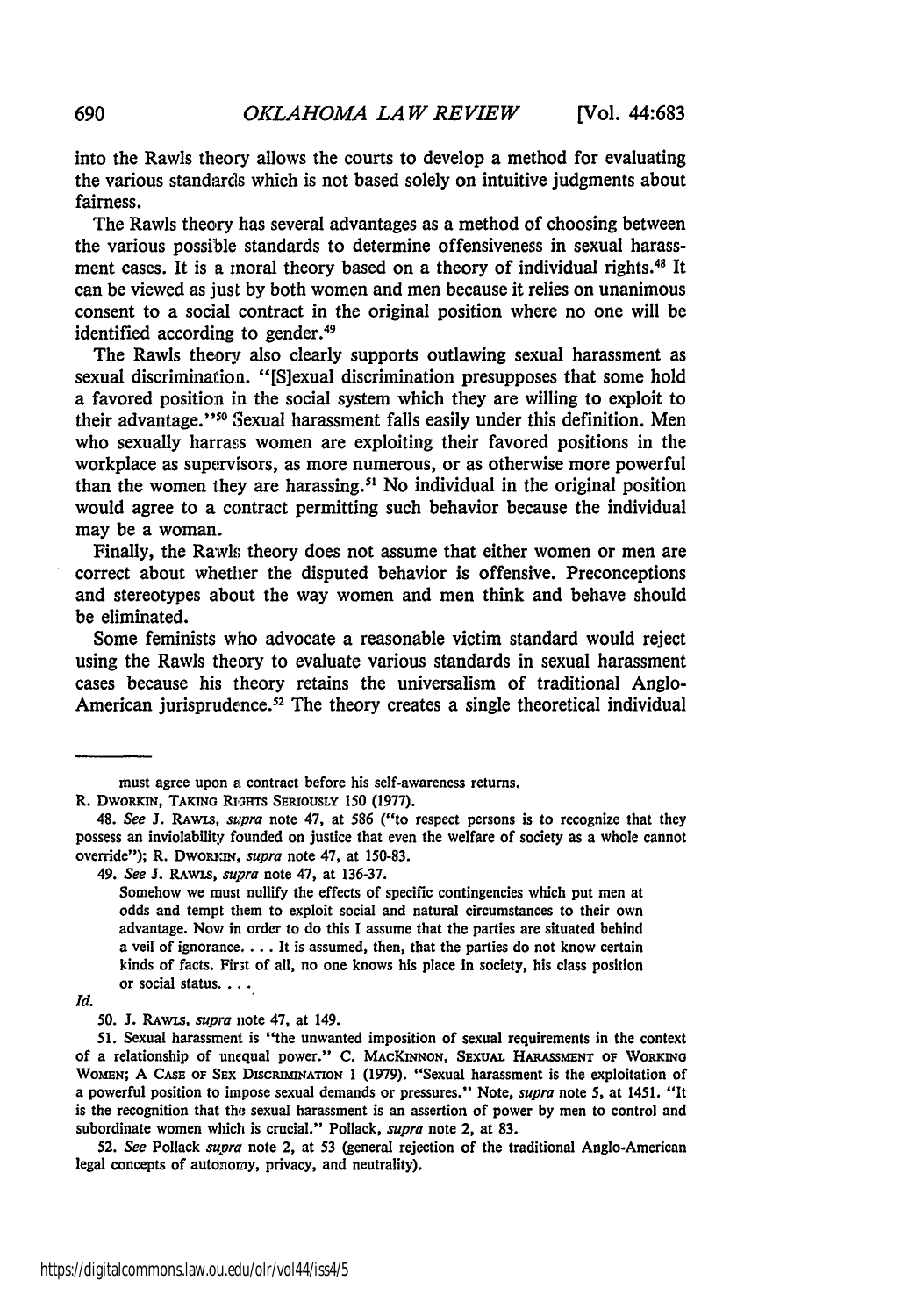by seeking to eliminate all preconceptions, stereotypes, and self-interest from the individuals in the original position and assuming that the individuals are rational.<sup>53</sup>

The claim that women and men view some gender-related behavior differently may be, however, part of a claim that history or biology does not allow the meaningful use of a single theoretical individual in determining justice. In particular, some feminist philosophers and writers deny that there is one theoretical individual because of gender.<sup>54</sup> The Rawls theory can adapt to the lesser claim that some people will interpret behavior differently based on gender outside the original position,<sup>55</sup> but it cannot adapt to the claim that there is no single theoretical individual type in the original position because the parties may not agree to a contract.<sup>56</sup>

The philosophical validity of the basic challenge to the Rawls theory is beyond the scope of this article, but there are several good reasons for using the Rawls theory without resolving the challenge. First, the Rawls theory is more consistent with traditional Anglo-American legal ideals and theories. Some may argue that this is a bad reason, but experience has shown that traditional Anglo-American legal ideals and theories have formed the basis for greater freedom for everyone. The freedom has come too slowly and more may be needed, but traditional Anglo-American legal theory has worked as well or better than any other tradition in the world. Those who would radically change that tradition should have the burden of showing that their legal philosophy would be better at achieving a workplace free of sexual harassment than suitably modified traditional Anglo-American jurisprudence would be.57

Second, dividing the world into two groups of people based on an immutable characteristic is highly suspect.58 It is also highly controversial even among feminists.<sup>59</sup>

53. *Id.* at 142. Rawls also assumes other characteristics about the individuals in the original position. *See id.* at 146-50.

54. *See* H. EISENSTEIN, CONTEMPORARY **FEMINIST** THOuGHT 45-101 (1983) (tracing the development of a "woman-centered" analysis by some feminists).

*55. See id.* at **137** ("Nor... does anyone know his conception of the good, the particulars of his rational plan of life, or even the special features of his psychology").

*56. See id.* at 140-42 (unanimous agreement necessary in the original position).

**57.** *See* R. PipEs, TE RussIAN **REVOLUTION** xxiii (1990) (asking the fundamental question of when should people destroy old institutions created by trial and error in order to replace them with institutions created in accordance with theories about an ideal state).

58. The danger of presupposing that there are two fundamentally different viewpoints because of gender is obvious when one considers that male chauvinists might argue that the people in the original position could agree to a social contract limiting the right of women to work because women are suited to stay home and would not mind the limitations on their freedom. *See* Bradwell v. Illinois, **83** U.S. (16 Wall.) 120 (1873) (upholding a law denying women the right to practice law on the grounds of their different personality and different role as ordained by God).

**59.** Williams, *Deconstructing Gender,* **87 MICH.** L. REv. 797, **830 (1989)** (arguing that *EEOC v. Sears* shows "how traditionalist judges can use women's culture against women"); see EEOC v. Sears, **628** F. Supp. 1264 **(N.D.** I1. 1986), *aff'd,* **839 F.2d 302** (7th Cir. **1988).**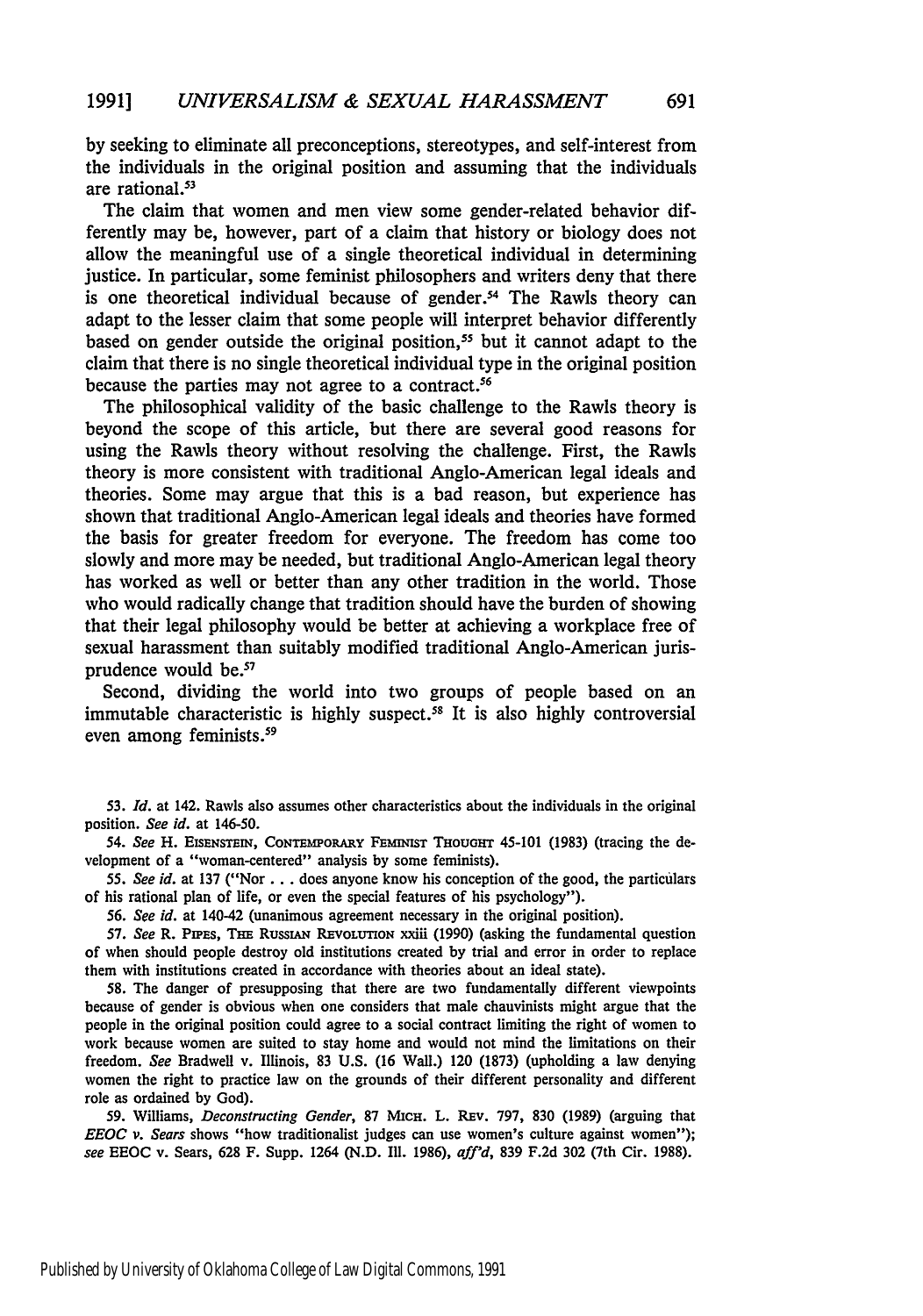Third, dividing; the world into two types of people also has another wellknown danger. There is no theoretical stopping point in dividing the world, because there is no agreement about who is a reasonable woman. $60$ 

There is no convincing theoretical argument, therefore, for choosing a more radical theory than the Rawls theory.

#### *Using the Rawls Theory to Evaluate the Possible Standards*

The next step is to evaluate the various possible standards using the Rawls theory. The Rawls theory suggests that a specific and sensitive reasonable person standard better advances justice than a reasonable woman standard and better meets the goals of those who advocate a reasonable woman standard.

Individuals in the original position would reject any standard which depended upon the sex of the person alleging sexual harassment. An individual in the original position would not agree to a reasonable woman standard because the individual would know that a reasonable woman and a reasonable **man** might differ about what is sexual harassment, but the individual would not know which one was right.<sup>61</sup> Either the reasonable woman or the reasonable man standard might be incorrect and harmful.

An individual in the original position would also not agree to a standard based upon past status as a victim. The individual in the original position would not agree to a contract granting favored status in society to people solely on the basis of their being past victims because there is no historical or *a priori* principle that past victims are always right.<sup>62</sup>

**60.** See Rhode, *supra* note 31, at 624 (author discusses the difficulties of achieving an "authentic female voice" because of the diversity of views held **by** women); Harris, *Race* and *Essentialism in Feminist Legal Theory,* 42 **STAN.** L. Ray. 581, 589-90 (criticizing Catherine MacKinnon's works for "the ways in which the voices of black women **...** are suppressed in the name of commonality"); Dalton, *Commentary: Where We Stand: Observations on the Situation of Feminist Legal Thought,* 3 BERKELEY WOMEN's L.J. 1, 7 (1987-1988) ("no single feminist narrative or theory should imagine it can speak univocally for *all* women").

61. If the individual in the original position knew which standard were correct, then the individual would agree to it. Many of the articles on sexual harassment assume that the victim, a woman, is always correct. See, for example, Bratton, *The Eye of the Beholder: An Interdisciplinary Examination of Law and Social Research on Sexual Harassment,* 17 N.M.L. Rav. **91,** 99-100 (198"7) ("The previous discussion demonstrates that men's views as to what constitutes sexual harassment differs *[sic]* from women's view and limits their acceptance of what it is, how much of it there is, and who is responsible for its occurrence. Until the problem is seen from the victim's perspective, institutional reform is not possible."). This article is skeptical of the claim that, *a priori,* women are always correct and that men are always incorrect. Individual variation deeply affects the moral views of everyone. *See id.* at 100 (Bratton admits that "[i]t is simplistic and misleading to infer from the foregoing that only women managers can proscribe sexual harassment or that only women judges can fairly hear sex discrimination claims. The forces which shape one's beliefs are too complex to be ascribed soley to gender **..... "** but fails to consider the implication of this statement on her general statements about the views of women and men).

62. Usually victims have a greater claim to being morally correct than the victimizers because they have not usually victimized anyone. In the United States today, most women can make this claim because there is no evidence that they want to oppress some or all men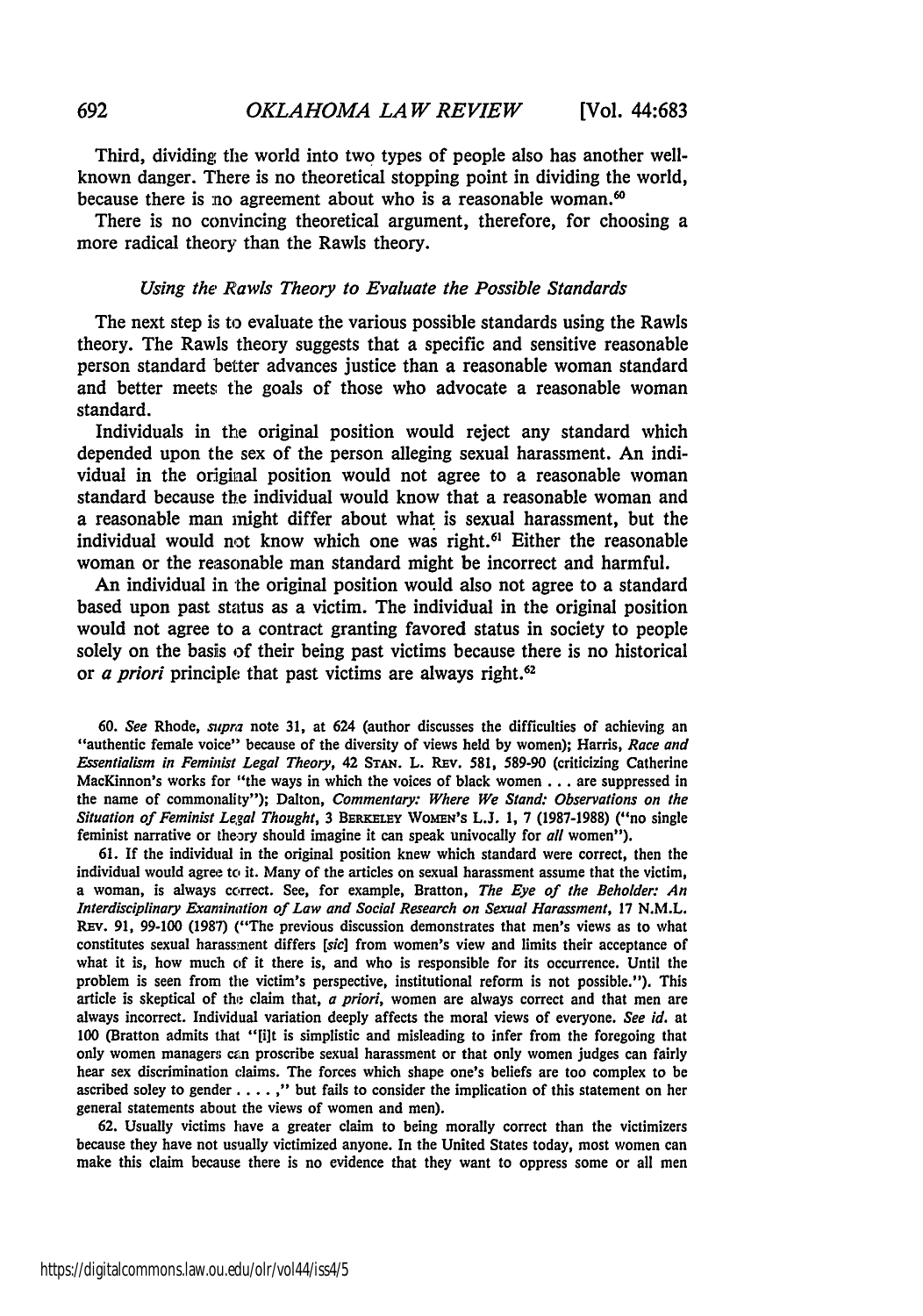A reasonable person standard would not give anyone a favored status in determining whether there was an abusive work environment. The claims would be evaluated on the merits alone.

Individuals in the original position would also know that a reasonable person standard might be misinterpreted to incorporate the invalid opinions of those who commit sexual harassment or who sympathize with the sexual harassers. Most importantly, they would know that the perception that reasonable women and reasonable men might disagree about What is sexual harassment would increase the tendency of judges and juries to use stereotypes and simplistic reasoning to decide cases. The individuals in the original position would, therefore, not accept a vague definition of a reasonable person as in *Rabidue.* Any reasonable person standard must explicitly and thoroughly incorporate and consider the important facts about the woman or man<sup>63</sup> claiming sexual harassment and the work environment in which he or she worked.<sup>64</sup> This would include recognition that "women are disproportionately victims of rape and sexual assault,"<sup>65</sup> and other important experiences of women. A sex-neutral rule does not require ignoring gender differences.<sup>66</sup>

### *Will a Specific and Sensitive Reasonable Person Standard Work?*

The last objection to using a specific and sensitive reasonable person standard is that it is not workable. If true, then theoretical arguments about its superiority to a reasonable woman standard must be set aside. This article argues that a specific and sensitive reasonable person standard will work.<sup>67</sup>

**A** reasonable person standard would have worked in the **highly** criticized *Rabidue* case if the court of appeals had defined a reasonable person to

because of the injustices they have suffered. But victims are as affected **by** the injustice they suffer as the victimizers. Victims and victimizers may both be wrong on any specific issue. Victims may even victimize once they attain power. T. SowELL, **PREFRENTIAL** Poucizs: **AN INTERNATIONAL PERSPECTIVE 152-53 (1990)** (listing numerous groups which have been victims that have also victimized).

**<sup>63.</sup>** The importance of men claiming sexual harassment is often overstated. Women are overwhelmingly the victims of sexual harassment. Bratton, *supra* note **61,** at 93-94 ("However, it is specious to discuss a world in which women as a group hold such social and economic power that they are in a position to exploit subordinates who are, as a group, largely male."). In any event, a reasonable person standard can evaluate whether a workplace is abusive to a man based on whether the workplace is segregated, whether the man or other men have any power, whether the sexual conduct was threatening or offensive to people of the same or different sex, whether it involved a supervisor or peers, and other similar, neutral factors.

<sup>64.</sup> This responds to the valid criticism that ignoring gender differences **by** using an abstract reasonable person standard is unsatisfactory. Abrams, *Gender Discrimination and the Transformation of Workplace Norms,* 42 **VAD.** L. REv. **1183, 1193 (1989).**

**<sup>65.</sup>** Ellison v. Brady, 924 **F.2d 872, 879** (9th Cir. **1991).**

**<sup>66.</sup>** "What is needed is not a gender-neutral rule but one that avoids the traditional shorthand of addressing gender **by** reference to sex." Williams, *supra* note **59,** at **839.**

**<sup>67.</sup>** Pollack found the result acceptable in *Lipsett* which used a reasonable person standard. Pollack, *supra* note 2, at 84.